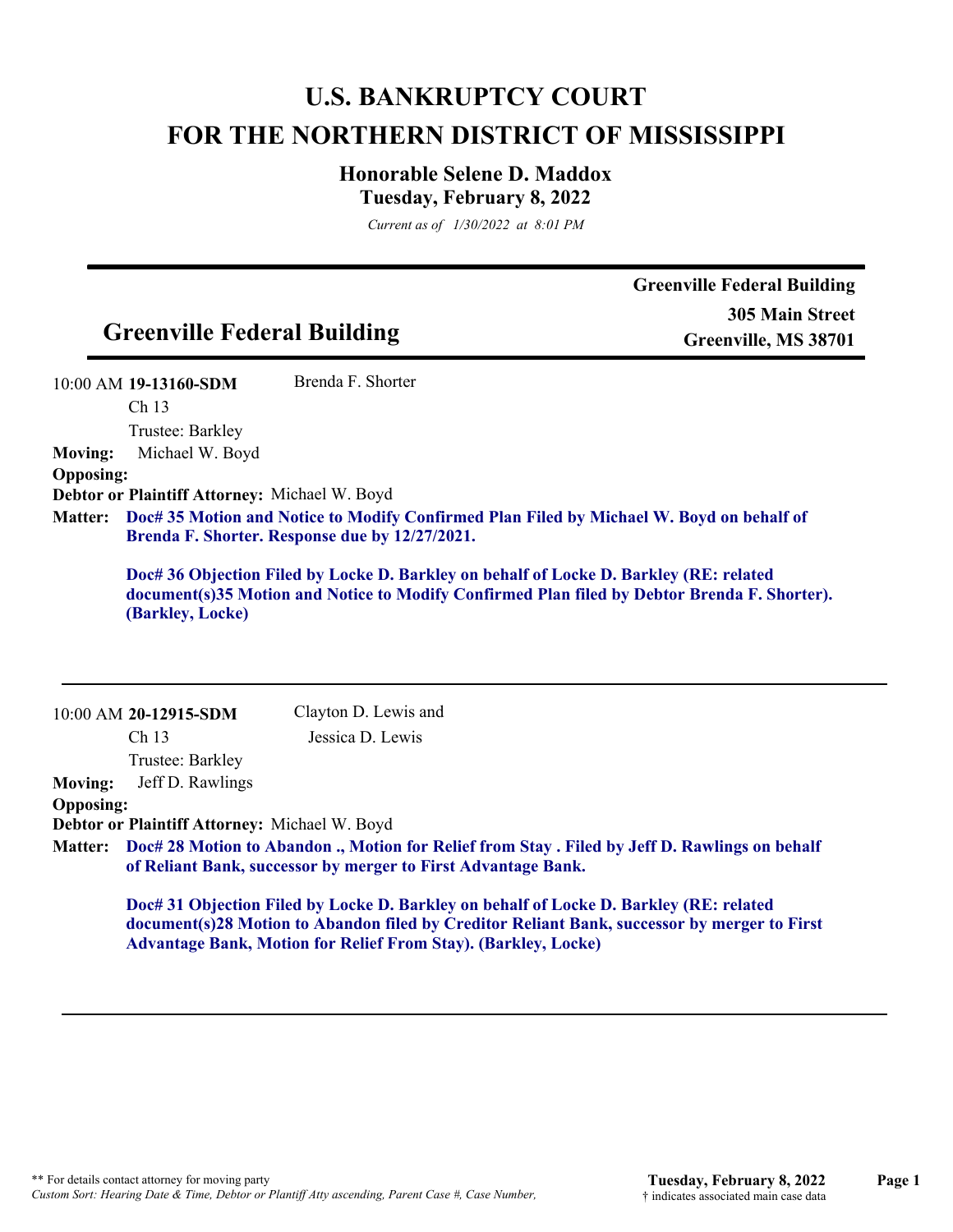#### 10:00 AM **16-13629-SDM**

Karl D. Graham and Ola Graham

Ch 13 Trustee: Barkley

**Moving:** J. Madison Brooks III

**Opposing:**

### **Debtor or Plaintiff Attorney:** J. Madison Brooks

**Doc# 75 Debtor Certification and Motion for Entry of Chapter 13 Discharge Pursuant to 11 Matter: U.S.C. Section 1328(a) and (h) Filed by J. Madison Brooks III on behalf of Karl D. Graham, Ola Graham RE: (related document(s)1 Voluntary Petition (Chapter 13) filed by Joint Debtor Ola Graham, Debtor Karl D. Graham, 73 Notice to File Debtor(s) Certification and Motion for Entry of Discharge). Objections to Chapter 13 Debtor(s) Certification and Motion For Entry Of Chapter 13 Discharge due 12/20/2021. (Brooks, J.)**

**Doc# 76 Objection Filed by Locke D. Barkley on behalf of Locke D. Barkley (RE: related document(s)75 Certification and Motion for Entry of Chapter 13 Discharge filed by Joint Debtor Ola Graham, Debtor Karl D. Graham). (Barkley, Locke)**

|                  | 10:00 AM 21-12155-SDM                                                                                                                                                                                                      | Steven A. Smith and                                                                              |  |
|------------------|----------------------------------------------------------------------------------------------------------------------------------------------------------------------------------------------------------------------------|--------------------------------------------------------------------------------------------------|--|
|                  | Ch <sub>13</sub>                                                                                                                                                                                                           | Floresa G. Smith                                                                                 |  |
|                  | Trustee: Barkley                                                                                                                                                                                                           |                                                                                                  |  |
| <b>Moving:</b>   | Locke D. Barkley                                                                                                                                                                                                           |                                                                                                  |  |
| <b>Opposing:</b> |                                                                                                                                                                                                                            |                                                                                                  |  |
|                  | Debtor or Plaintiff Attorney: J. Madison Brooks                                                                                                                                                                            |                                                                                                  |  |
|                  | <b>Locke D. Barkley.</b>                                                                                                                                                                                                   | Matter: Doc# 27 Objection to Debtor's Claim of Exemptions Filed by Locke D. Barkley on behalf of |  |
|                  | Doc# 33 Response Filed by J. Madison Brooks III on behalf of Floresa G. Smith, Steven A. Smith<br>(RE: related document(s)27 Objection to Debtor's Claim of Exemptions filed by Trustee Locke D.<br>Barkley). (Brooks, J.) |                                                                                                  |  |

|                  | $10:00$ AM 21-12187-SDM<br>Ch <sub>13</sub>            | Hamilton Young                                                                                                                                                                          |
|------------------|--------------------------------------------------------|-----------------------------------------------------------------------------------------------------------------------------------------------------------------------------------------|
|                  | Trustee: Barkley                                       |                                                                                                                                                                                         |
| <b>Moving:</b>   | Locke D. Barkley                                       |                                                                                                                                                                                         |
| <b>Opposing:</b> |                                                        |                                                                                                                                                                                         |
|                  | <b>Debtor or Plaintiff Attorney: J. Madison Brooks</b> |                                                                                                                                                                                         |
|                  | <b>Locke D. Barkley.</b>                               | Matter: Doc# 13 Objection to Debtor's Claim of Exemptions Filed by Locke D. Barkley on behalf of                                                                                        |
|                  | (Brooks, J.)                                           | Doc# 18 Response Filed by J. Madison Brooks III on behalf of Hamilton Young (RE: related<br>document(s)13 Objection to Debtor's Claim of Exemptions filed by Trustee Locke D. Barkley). |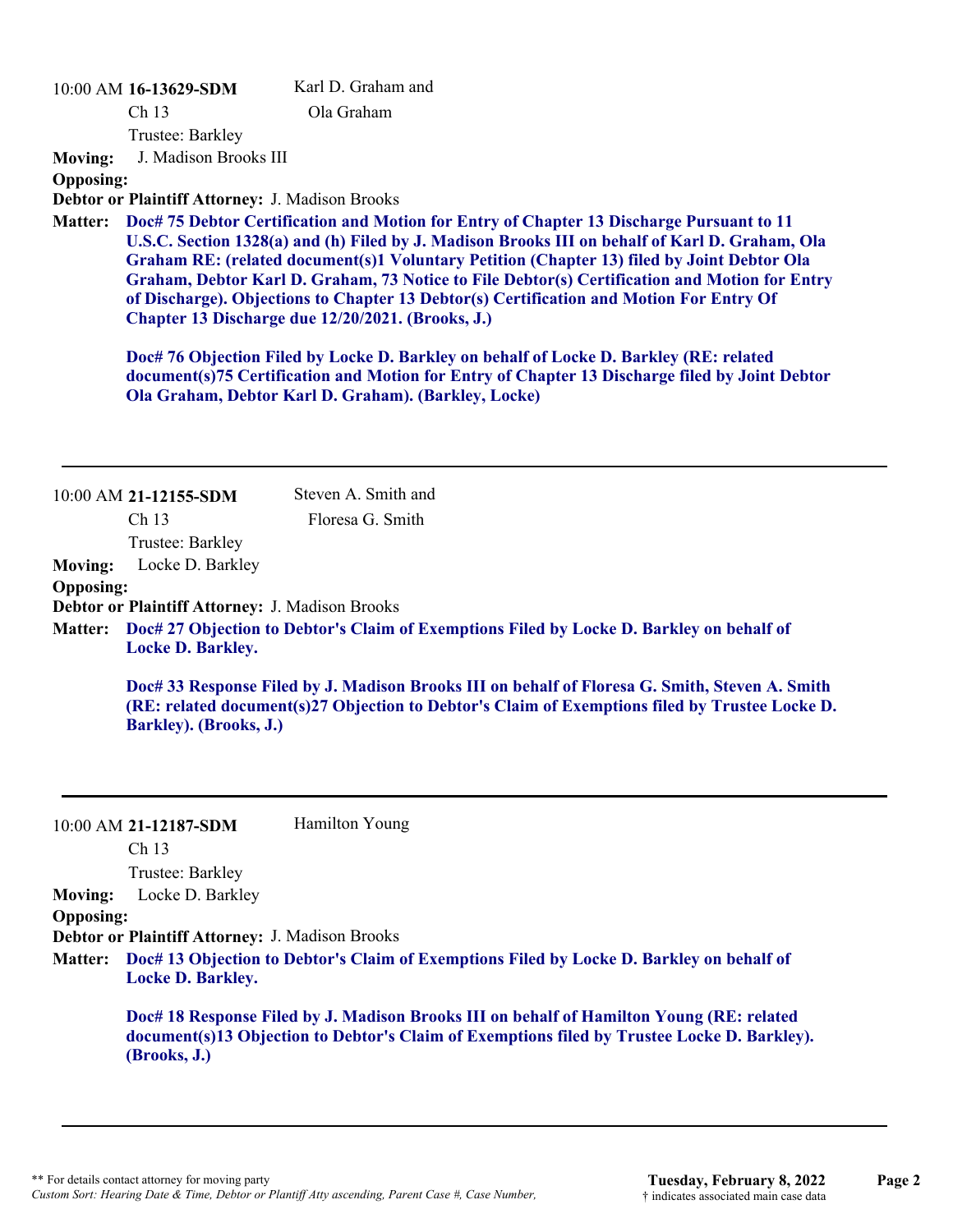|                  | 10:00 AM 21-12187-SDM                                  | Hamilton Young                                                                                      |
|------------------|--------------------------------------------------------|-----------------------------------------------------------------------------------------------------|
|                  | Ch <sub>13</sub>                                       |                                                                                                     |
|                  | Trustee: Barkley                                       |                                                                                                     |
| <b>Moving:</b>   | Locke D. Barkley                                       |                                                                                                     |
| <b>Opposing:</b> |                                                        |                                                                                                     |
|                  | <b>Debtor or Plaintiff Attorney: J. Madison Brooks</b> |                                                                                                     |
|                  | <b>Locke D. Barkley</b>                                | Matter: Doc# 20 Objection to Confirmation of Chapter 13 Plan Filed by Locke D. Barkley on behalf of |

10:00 AM **21-12307-SDM**  Ch 13 Trustee: Barkley Henry Williams **Moving:** Locke D. Barkley **Opposing: Debtor or Plaintiff Attorney:** J. Madison Brooks **Doc# 13 Objection to Confirmation of Chapter 13 Plan Filed by Locke D. Barkley on behalf of Matter: Locke D. Barkley**

10:00 AM **21-11735-SDM**  Ch 13 Trustee: Barkley Cynthia Young **Moving:** Locke D. Barkley **Opposing: Debtor or Plaintiff Attorney:** Vallrie Dorsey **Doc# 40 Objection to Confirmation of Chapter 13 Plan Filed by Locke D. Barkley on behalf of Matter: Locke D. Barkley**

|                  |                                               | Matthew R Johnson and                                                                      |
|------------------|-----------------------------------------------|--------------------------------------------------------------------------------------------|
|                  | $10:00$ AM 21-11336-SDM                       |                                                                                            |
|                  | Ch <sub>13</sub>                              | Heather N Johnson                                                                          |
|                  | Trustee: Barkley                              |                                                                                            |
| <b>Moving:</b>   |                                               |                                                                                            |
| <b>Opposing:</b> |                                               |                                                                                            |
|                  | Debtor or Plaintiff Attorney: Robert Gambrell |                                                                                            |
|                  |                                               | Matter: Doc# 38 Trustee's Notice and Motion to Dismiss Case . Responses due by 12/28/2021. |

**N Johnson, Matthew R Johnson (RE: related document(s)38 Trustee's Notice and Motion to Dismiss Case). (Gambrell, Robert)**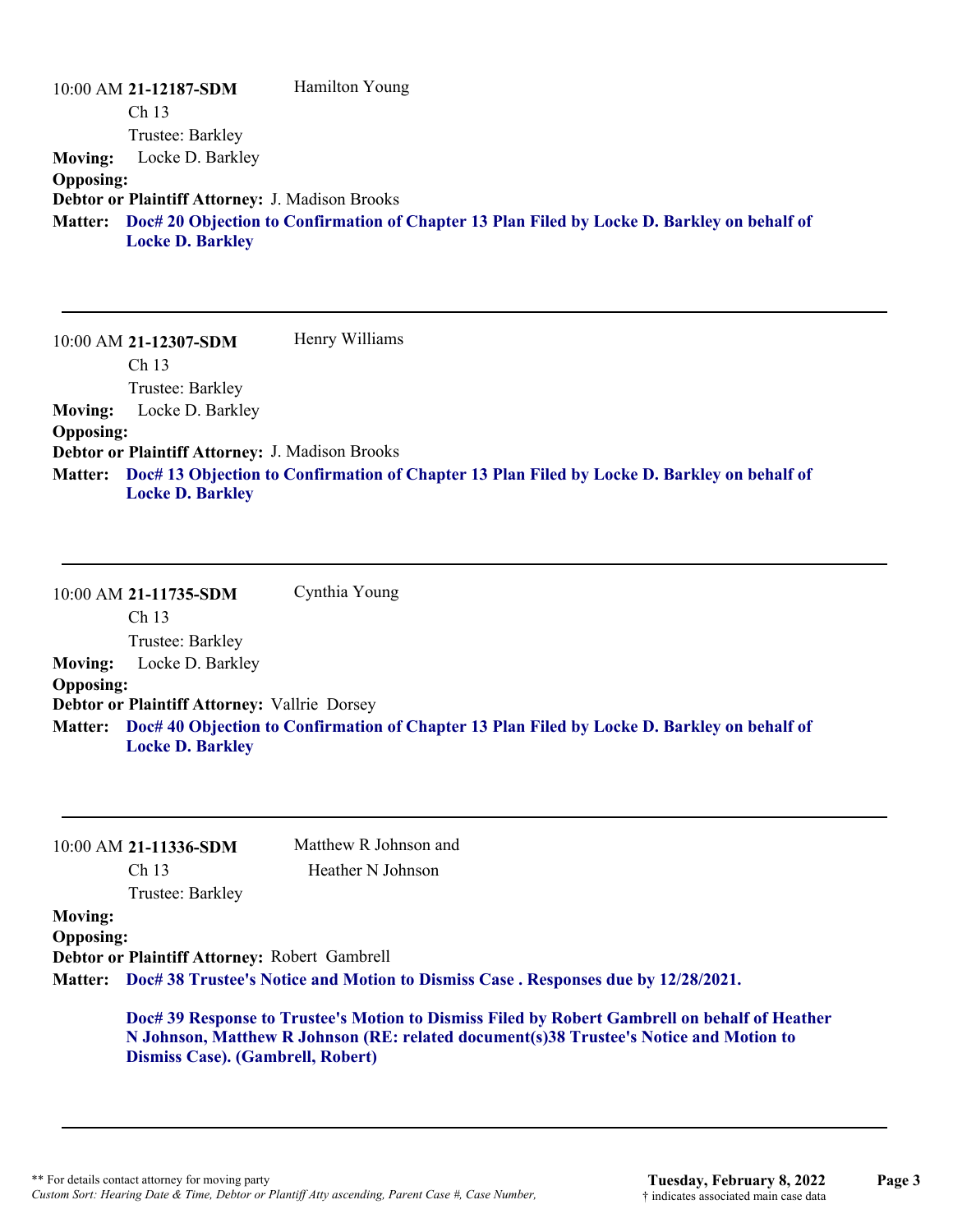|                  | 10:00 AM 21-12177-SDM                         | Donald Starks                                                                                       |
|------------------|-----------------------------------------------|-----------------------------------------------------------------------------------------------------|
|                  | Ch <sub>13</sub>                              |                                                                                                     |
|                  | Trustee: Barkley                              |                                                                                                     |
| <b>Moving:</b>   | Locke D. Barkley                              |                                                                                                     |
| <b>Opposing:</b> |                                               |                                                                                                     |
|                  | Debtor or Plaintiff Attorney: Robert Gambrell |                                                                                                     |
|                  | <b>Locke D. Barkley</b>                       | Matter: Doc# 28 Objection to Confirmation of Chapter 13 Plan Filed by Locke D. Barkley on behalf of |

10:00 AM **21-11832-SDM**  Ch 11 Express Grain Terminals, LLC

**Moving:** Glenn Edward Glover **Opposing: Debtor or Plaintiff Attorney:** Craig M. Geno

**Doc# 1587 Motion to Assume Lease or Executory Contract Motion to Shorten Debtors Deadline Matter: for Assuming or Rejecting Pre-Petition Oil Contracts Filed by Glenn Edward Glover on behalf of Riceland Foods, Inc..**

**Doc# 1696 Objection Filed by Craig M. Geno on behalf of Express Grain Terminals, LLC (RE: related document(s)1587 Motion to Assume Lease or Executory Contract filed by Creditor Riceland Foods, Inc.). (Geno, Craig)**

| 10:00 AM 21-11832-SDM | Express Grain Terminals, LLC |
|-----------------------|------------------------------|
| Ch <sub>11</sub>      |                              |

**Moving:** Glenn Edward Glover

#### **Opposing:**

**Debtor or Plaintiff Attorney:** Craig M. Geno

**Doc# 1588 Motion for Relief from Stay Motion for Relief from Automatic Stay to Terminate Matter: Executory Contracts and Effectuate a Setoff on Behalf of Creditor, Riceland Foods, Inc. Filed by Glenn Edward Glover on behalf of Riceland Foods, Inc..**

**Doc# 1697 Objection Filed by Craig M. Geno on behalf of Express Grain Terminals, LLC (RE: related document(s)1588 Motion for Relief From Stay filed by Creditor Riceland Foods, Inc.). (Geno, Craig)**